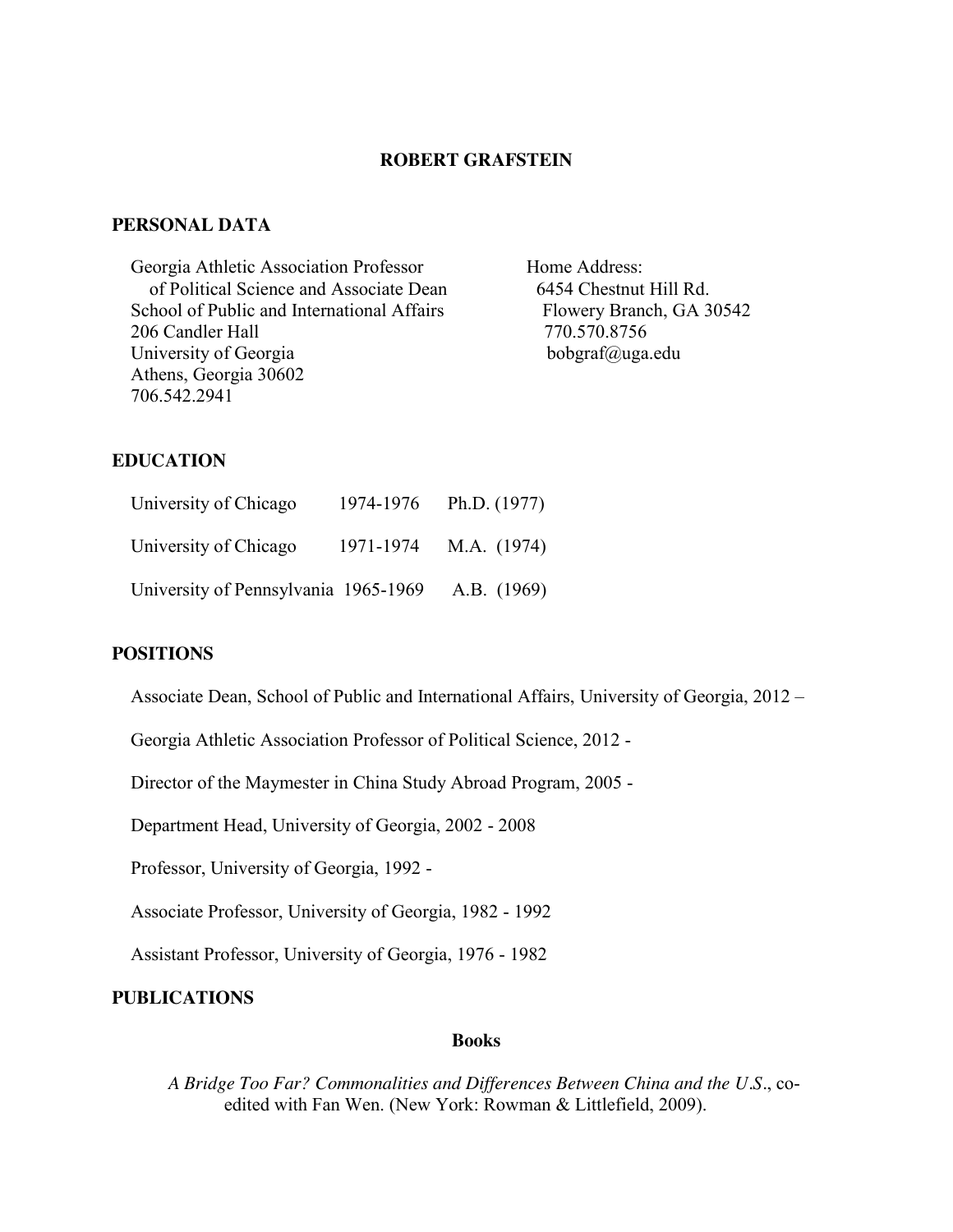- *Choice-Free Rationality: A Positive Theory of Political Behavior* (Ann Arbor: University of Michigan Press, 1999).
- *Institutional Realism: Social and Political Constraints on Rational Actors* (New Haven: Yale University Press, 1992).

### **Articles**

- "Public Pensions and the Intergenerational Politics of Aging Societies." *Journal of Theoretical Politics* 27 (2015): 457-84.
- "Governance and the U.S. Social Security System: Problems and Lessons." *Administration Reform* 5 (2013): 56-62. Chinese version with Wei Ying.
- "Antisocial Security: The Puzzle of Beggar-Thy-Children Policies." *American Journal of Political Science* 53 (2009): 710-25.
- "The Puzzle of Weak Pocketbook Voting." *Journal of Theoretical Politics* 21 (2009): 451-82.
- "Surprise Party: Estimating the Consequences of Unexpected Election Results." *Public Choice* 137 (2008): 315-28. With Kiki Caruson.
- "The Impact of Employment Status on Voting Behavior." *Journal of Politics* 67 (2005): 804-24.
- "Strategic Voting in Presidential Primaries: Problems of Explanation and Interpretation. *Political Research Quarterly* 56 (2003): 513-20.
- "The Political Economy of Postmaterialism: Material Explanations of Changing Values." *Economics and Politics* 14 (2002): 163-90.
- "What Rational Political Actors Can Expect." *Journal of Theoretical Politics* 14 (2002): 139-65.
- "Confronting Political Economic Theories of Voting with Evidence." *Political Analysis* 9 (2001): 362-78. With Ann Moser
- "Employment, Party Economic Performance, and the Formation of Partisan Preferences." *Journal of Theoretical Politics* 12 (2000): 325-51.

"Comment." *Journal of Politics* 59 (1997): 1040-47.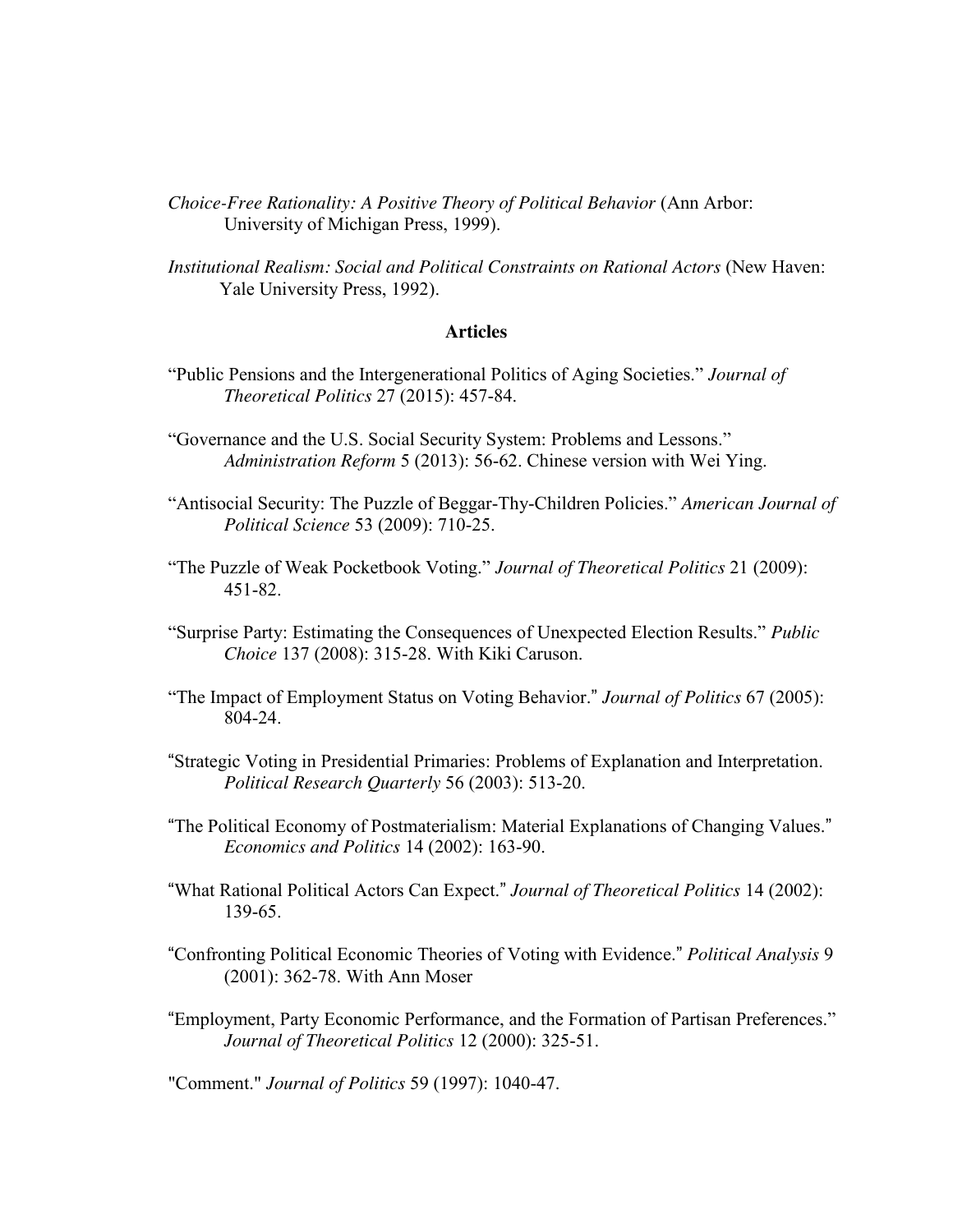- "Rationality in a Political-Economic Environment." *Economics and Politics* 9 (1997): 151-72.
- "Rationality as Conditional Expected Utility Maximization." *Political Psychology* 16 (1995): 63-80.
- "Group Identity, Rationality, and Electoral Mobilization." *Journal of Theoretical Politics* 7 (1995): 181-200.
- "Rational Choice Inside and Out." *Journal of Politics* [Review Essay] 54 (1992): 259- 268.
- "An Evidential Decision Theory of Turnout." *American Journal of Political Science* 35 (1991): 989-1010.
- "Missing the Archimedean Point: Liberalism's Institutional Presuppositions." *American Political Science Review* 84 (1990): 177-193. Reprinted in John C. Wood, ed. 2007. *Amartya Sen: Critical Assessments of Contemporary Economists*. London: Routledge
- "The Theory of Freedom." *Social Science Quarterly* 70 (1989): 851-54.
- "Getting the Whole to Play Its Part." *Social Choice and Welfare* [Review Essay] 6 (1989): 77-83.
- "The Problem of Institutional Constraint." *Journal of Politics* 50 (1988): 577-99.
- "Rationalism or Revelation?" *American Political Science Review* [Controversy] 82 (1988): 879-82.
- "A Realist Foundation for Essentially Contested Political Concepts." *Western Political Quarterly* 41 (1988): 9-28.
- "The Significance of Modern State of Nature Theory." *Polity* 19 (1987): 529-50.
- "Rational Choice and Social Theory." *Social Science Quarterly* 68 (1987): 358-63.
- "Political Freedom and Political Action." *Western Political Quarterly* 39 (1986): 464-79.
- "Ontology and the Theory of Justice." *Philosophy and Phenomenological Research* 46 (1985): 115-37.
- "Philosophical Issues in the Study of Historical Materialism." *Social Science Quarterly* 65 (1984): 955-60.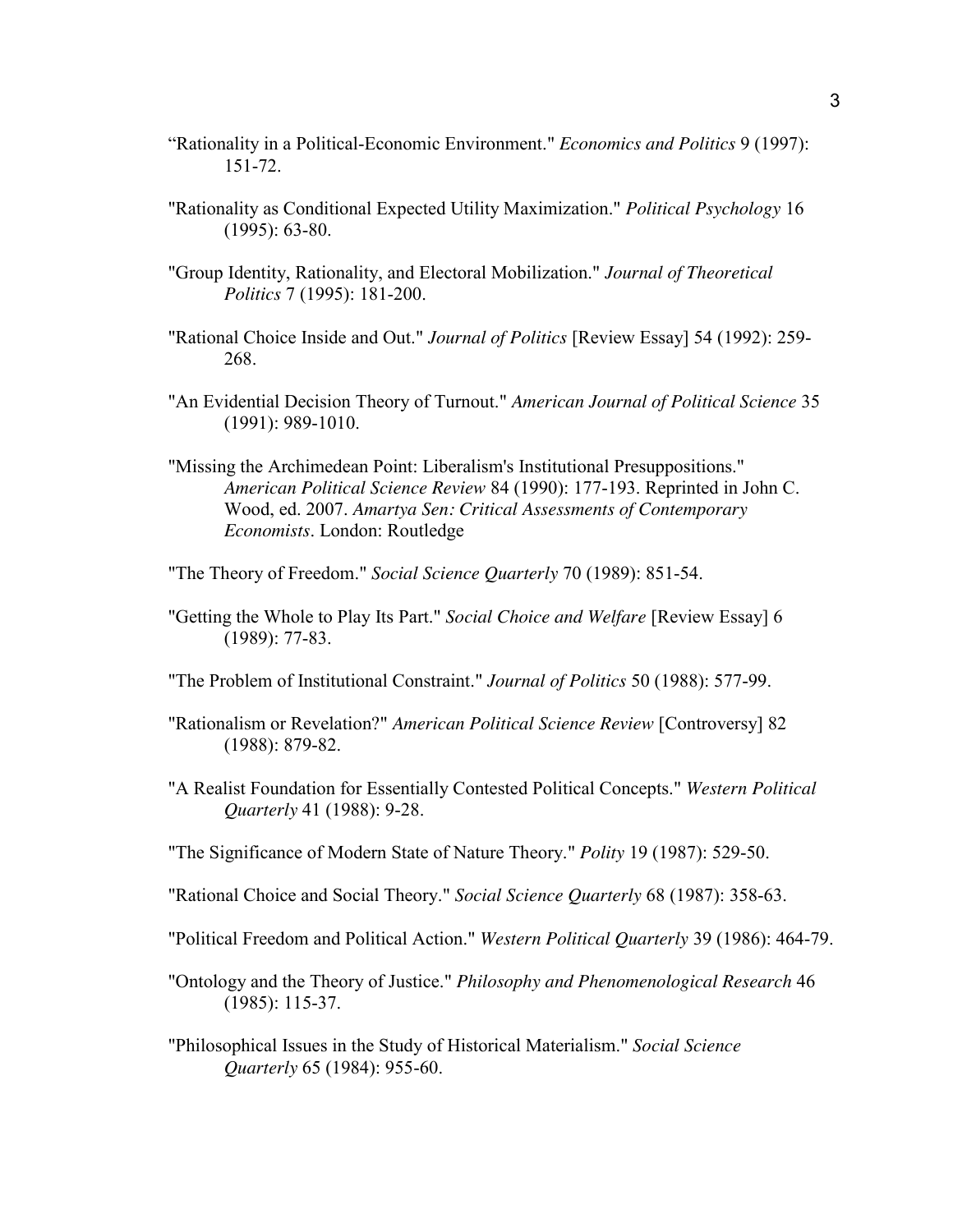"The Social Scientific Interpretation of Game Theory." *Erkenntnis* 20 (1983): 27-47.

- "The Ontological Foundation of Nozick's View of Politics: Robert's Rules of Order." *Philosophical Studies* 44 (1983): 401-24.
- "Taking Dworkin to Hart: A Positivist Conception of Institutional Rules." *Political Theory* 11 (1983): 244-65.
- "Structure and Structuralism." *Social Science Quarterly* 63 (1982): 617-33.
- "The Search for Social Structure." *Social Science Quarterly* 63 (1982): 640-42;
- "Behavioralism and the Operationalization of Psychological Variables." *Political Methodology* 8 (1982): 91-108.
- "The Failure of Weber's Conception of Legitimacy: Its Causes and Implications." *Journal of Politics* 43 (1981): 456-72.
- "The Legitimacy of Political Institutions." *Polity* 14 (1981): 51-69.
- "The Institutional Resolution of the Fact-Value Dilemma." *Philosophy of the Social Sciences* 11 (1981): 1-14.
- "The Problem of Choosing Your Alternatives: A Revision of the Public Choice Theory of Constitutions." *Social Science Quarterly* 62 (1981): 201-12.
- "Sociologists, Economists and Legitimacy," *Social Science Quarterly* 62 (1981): 218-20; includes a response to Walter Firey, "Variations on a Theme by Grafstein," *Social Science Quarterly* (same issue): 213-17.

### **Book Chapters**

- "Newcomb's Problem Is Everyone's Problem: Making Political and Economic Decisions When Behavior Is Interdependent." In *Newcomb's Problem*, ed. Arif Ahmed. (Cambridge: Cambridge University Press, forthcoming).
- "Democracy in China? Go Figure." In *A Bridge Too Far? Commonalities and Differences Between China and the U.S.*, co-edited with Fan Wen. (New York: Rowman & Littlefield, 2009).
- "Introduction." In *A Bridge Too Far? Commonalities and Differences Between China and the U.S.*, co-edited with Fan Wen. (New York: Rowman & Littlefield, 2009).
- "Rational Choice: Theory and Institutions." in *The Economic Approach to Politics*, Kristen R. Monroe, ed. (New York: HarperCollins, 1991).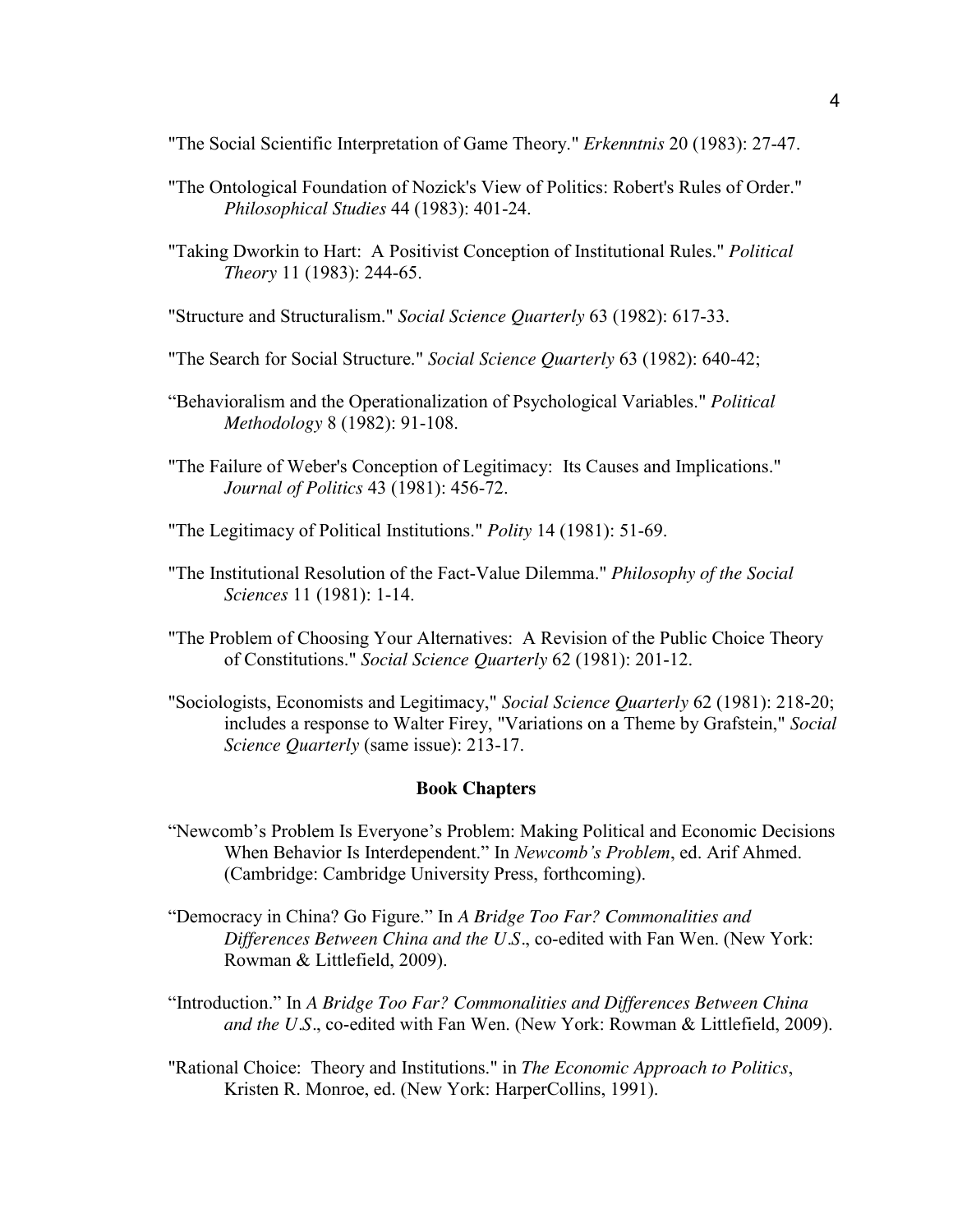"Philosophical Issues in the Study of Historical Materialism." In *Karl Marx's Economics: Critical Assessments*, ed. John C. Wood (London: Croom Helm, 1988). Reprinted from *Social Science Quarterly* (1984).

#### **Book Reviews and Notes**

- "Elective Inequality." 2008. Review of Larry M. Bartels, *Unequal Democracy* (Princeton, 2008), *Science* 322, 681.
- Review of David Austen-Smith and Jeffrey S. Banks, *Positive Political Theory I* (University of Michigan Press, 1999), *Public Choice* 102 (2000): 386-90.
- Review of Jon Elster, *Local Justice* (Russell Sage, 1992), *The Annals* 533 (1994), 215.
- Review of Frank Louis Rusciano, *Isolation and Paradox* (Greenwood, 1989), *Journal of Politics* 52 (1990): 984-86.
- Review of Wojciech Sadurski, *Giving Desert Its Due: Social Justice and Legal Theory* (D. Reidel, 1985), *American Political Science Review* 80 (1986): 1333.
- Review of Ernst Bloch, *Natural Law and Human Dignity*, (MIT, 1986), *The Christian Century* 103 (1986): 922-23.
- Review of Gary S. Becker, *Human Capital* (University of Chicago, 1980), *Journal of Business Ethics* 3 (1984): 111-12.
- Review of Hans Jonas, *The Imperative of Responsibility* (University of Chicago, 1984), *The Christian Century* 101 (1984): 991-92.
- Note on Wolfgang Schluchter, *The Rise of Western Rationalism: Max Weber's Developmental History* (University of California, 1981), *Journal of Politics* 45 (1983): 276.
- Review of Ralph L. Rosnow, *Paradigms in Transition. The Methodology of Social Inquiry* (Oxford University, 1981), *Social Science Quarterly* 63 (1982): 810-11.
- Review of George Friedman, *The Political Philosophy of the Frankfurt School* (Cornell University, 1981), *The Christian Century* 98 (1981): 674-76.
- Note on Kaushik Basu, *Revealed Preference of Government* (Cambridge University, 1980), *Journal of Politics* (1981):130.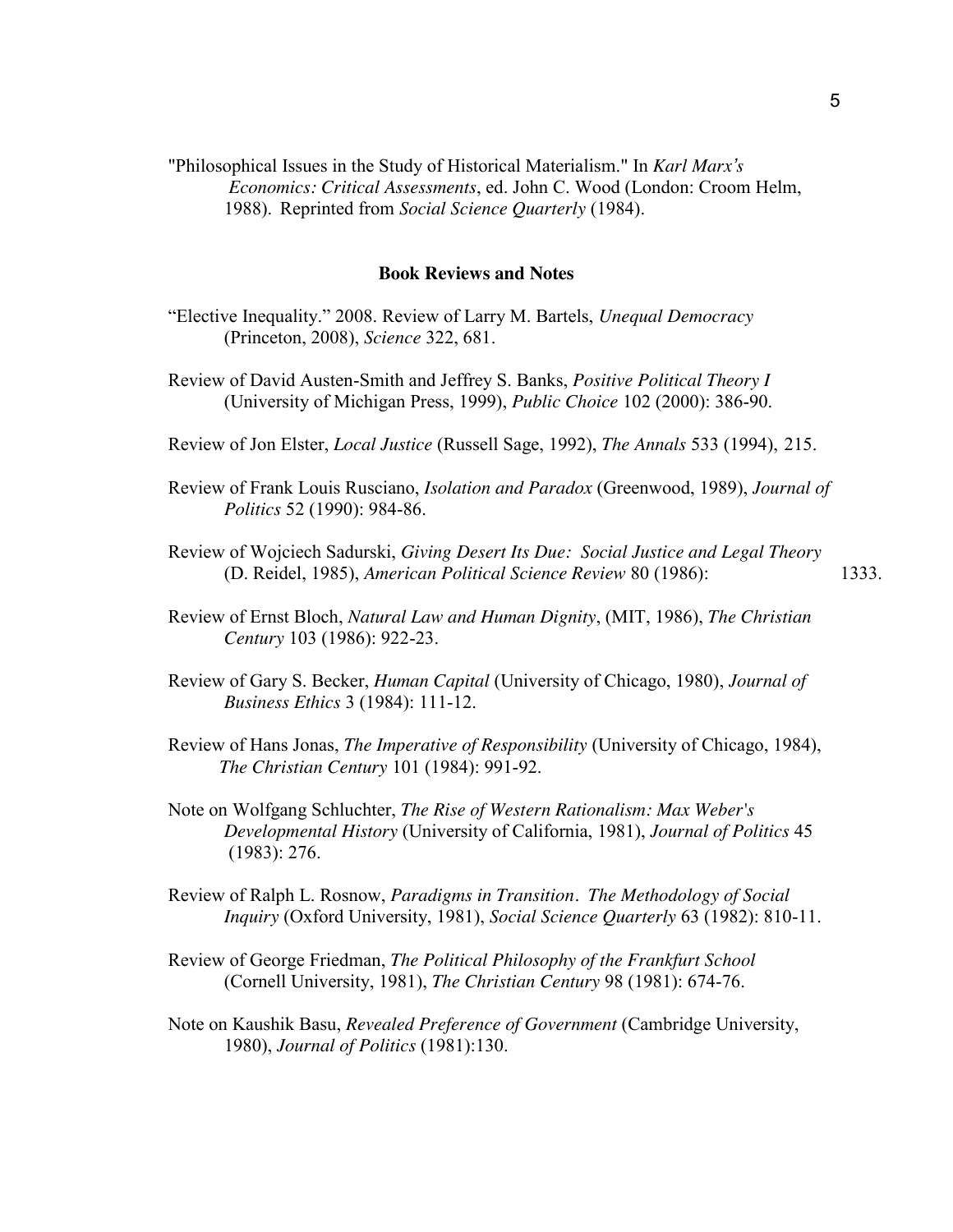#### **PAPERS**

- "Corruption, Anticorruption, and the Composition of Ruling Coalitions: The Case of China," Annual Meeting of the European Political Science Association, 2016 (with Rongbin Han).
- "Dimensions of Political Extremism: Income, Risk Aversion, and Fear of Ruin," Annual Meeting of the Midwest Political Science Association, 2016.
- "Party, Faction, and the Anticorruption Campaign in China," Annual Meeting of the Southern Political Science Association, 2016 (with Rongbin Han and Luyan Xie).
- "The Economics of Political Extremism and Moderation," Annual Meeting of the American Political Science Association, 2014
- "Corruption as Protection: Investment and Political Risk in China," European Consortium for Political Research, 2014
- "The Insurance Value of Corruption: Investment and Political Risk in China," Annual Meeting of the Public Choice Society, 2014.
- China-U.S. Relations in Response to China's Economic Growth," Conference on Building a New Type of Major Nation Relations between the U.S. and China: Implications and Approaches," Beijing 2014 (invited)
- "The Political Economy of Extremism and Moderation,"  $7<sup>th</sup>$  European Consortium for Political Research General Congress, 2013.
- "After-Tax Income and Social Insurance: Voting Based on Risk and Return," Annual Meeting of the American Political Science Association, 2013.
- "Parties as Assets: A New Investment Theory of Voting," Annual Meeting of the Midwest Political Science Association, 2013.
- "The Political Economy of Extremism and Moderation," Annual Meeting of the Public Choice Society, 2013.
- "Voters as People: The Relation Between Economic Interests and Political Ideology." Annual Meeting of the Midwest Political Science Association, 2012.
- "Parties as Assets." Annual Meeting of the European Consortium for Political Research, 2011.

"Parties as Assets." Annual Meeting of the Public Choice Society, 2011.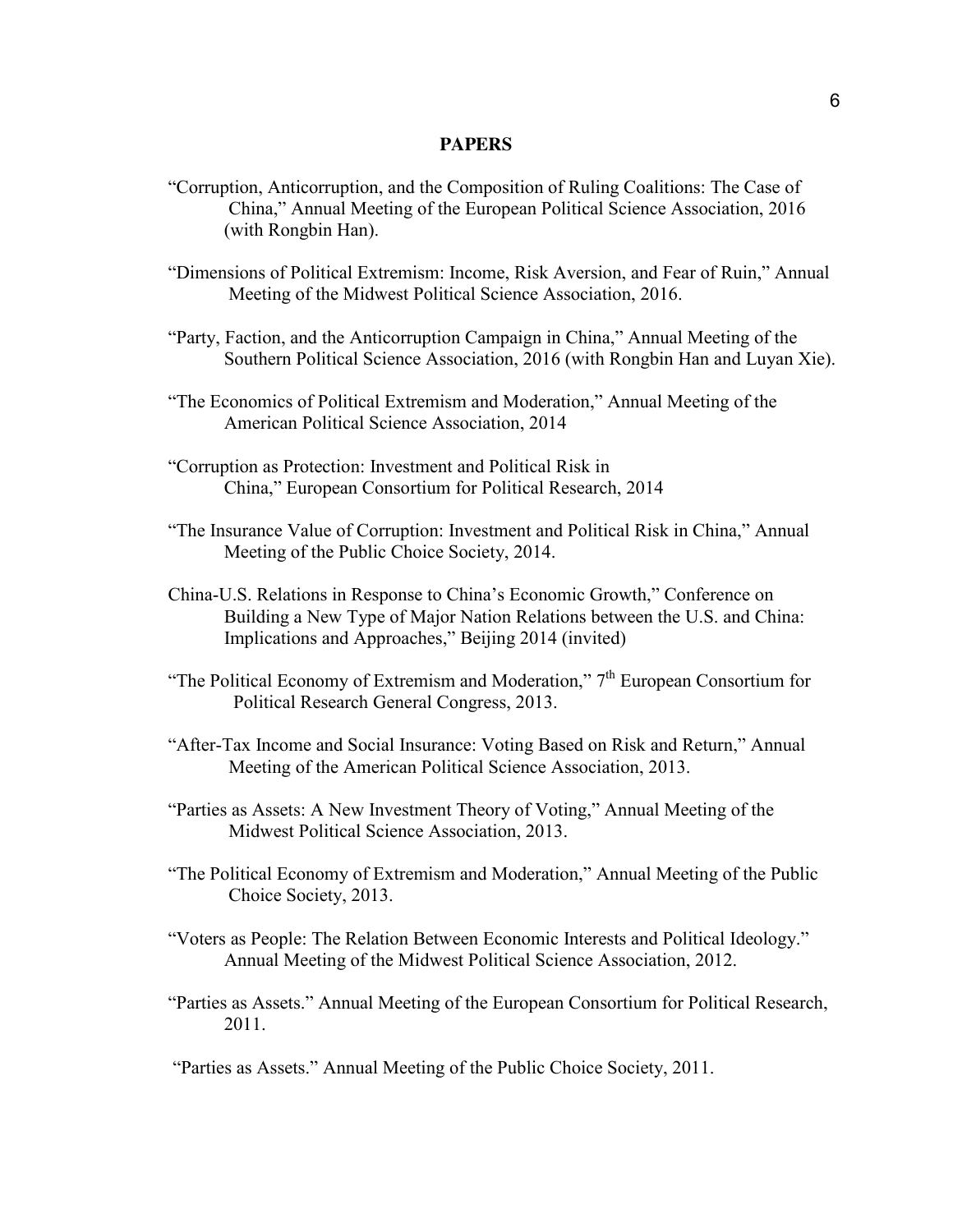- "The Political Economy of Economic Risk." Annual Meeting of the American Political Science Association, 2010.
- "The Political Economy of Economic Risk." Annual Meeting of the Midwest Political Science Association, 2010.
- "Public Pensions and the Intergenerational Politics of Aging Societies." Annual Meeting of the Southern Political Science Association, 2010.
- "Conflict Between Altruistic Generations: Social Security and the Politics of Aging Societies." World Congress of the International Political Science Association, 2009.
- "The Politics of Social Security in China." Annual Meeting of the Midwest Political Science Association, 2008.
- "AntiSocial Security: The Political Economy of Intergenerational Transfers." World Congress of the International Political Science Association, 2006.
- "From Partisan Policy to Income to Consumption to Utility to Votes." Annual Meeting of the Canadian Political Science Association, 2005.
- "The Electoral Impact of Partisan Economic Policy: Auditing the Pocketbooks of Self-Interested Voters." Annual Meeting of the American Political Science Association, 2004.
- "The Impact of Employment Status on Voting Behavior." Annual Meeting of the Southern Political Science Association, 2004.
- "Kramer Versus Kramer: The Impact of Aggregate Economic Conditions on Individual Votes." Annual Meeting of the American Political Science Association, 2003.
- "Sociotropic Influences on Pocketbook Voting: The Case of Unemployment." Annual Meeting of the Midwest Political Science Association, 2003.
- "The Electoral Consequences of Unemployment." Annual Meeting of the American Political Science Association, 2002.
- "The Economic Consequences of Presidential Forecast Errors." Annual Meeting of the Southern Political Science Association, 2001. With Kiki Cauruson.
- "Elections and Redistribution." Annual Meeting of the Southern Political Science Association, 2001.

"The Political Economy of the Economics of Voting." Annual Meeting of the American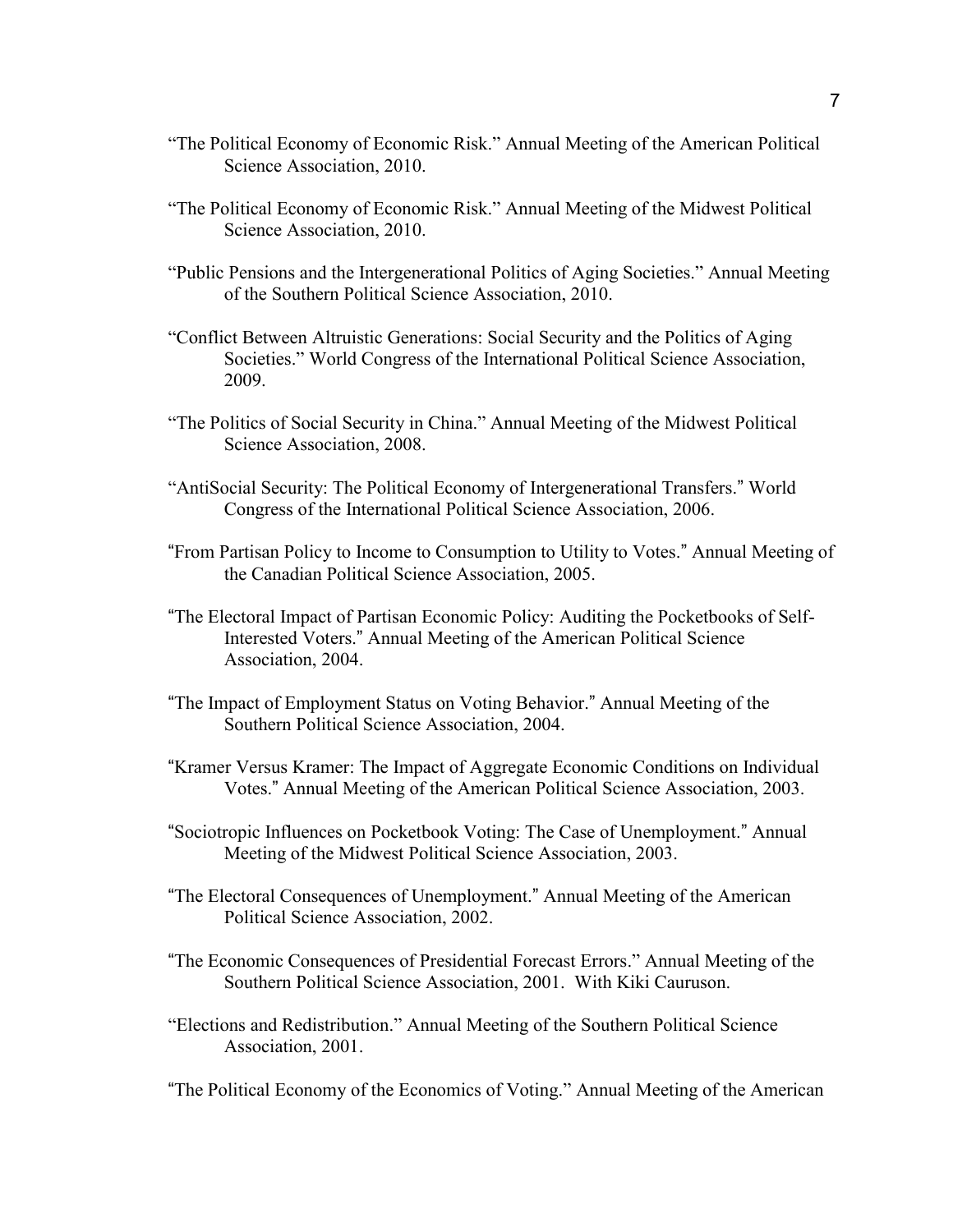Political Science Association, 2001.

- "Class Voting in a General Equilibrium Model." Annual Meeting of the Midwest Political Science Association, 2001.
- "The Analysis of Class Voting." Annual Meeting of the Southern Political Science Association, November 2000.
- "Do American Voters Have Class?" Annual Meeting of the American Political Science Association, 2000.
- "Foundations of Class Politics." Annual Meeting of the Public Choice Society, 2000.
- "Work, Welfare, and the Formation of Partisan Preferences." Annual Meeting of the Midwest Political Science Association, 1999
- "Electoral Uncertainty and Democratic Legitimacy." Annual Meeting of the American Political Science Association, 1998
- "Uncertainty and Legitimacy." Annual Meeting of the Southwest Social Science Association, 1998
- "Political and Economic Consequences of Electoral Uncertainty." Annual Meeting of the American Political Science Association, 1997
- "Political and Economic Consequences of Electoral Uncertainty." Annual Meeting of the Public Choice Society, 1997.
- "Macroeconomic Policy When Election Timing Is Certain But Outcomes Are Not." Annual Meeting of the Midwest Political Science Association, 1996.
- "Fitting Elections into General Economic Equilibria." Annual Meeting of the Southern Political Science Association, 1996.
- "Pluralism, Rationality, and the Possibility of Difference." Annual Meeting of the American Political Science Association, 1996.
- "Macroeconomic Fluctuations Through Electoral Surprises and Ambiguity." Southern Political Science Association Meeting, 1995.
- "A Rational Choice Defense of Sims-VAR Economic Policy Analysis." American Political Science Association Meeting, 1995.
- "Political Behavior and Revealed Rationality." Annual Meeting of the American Political Science Association, 1994.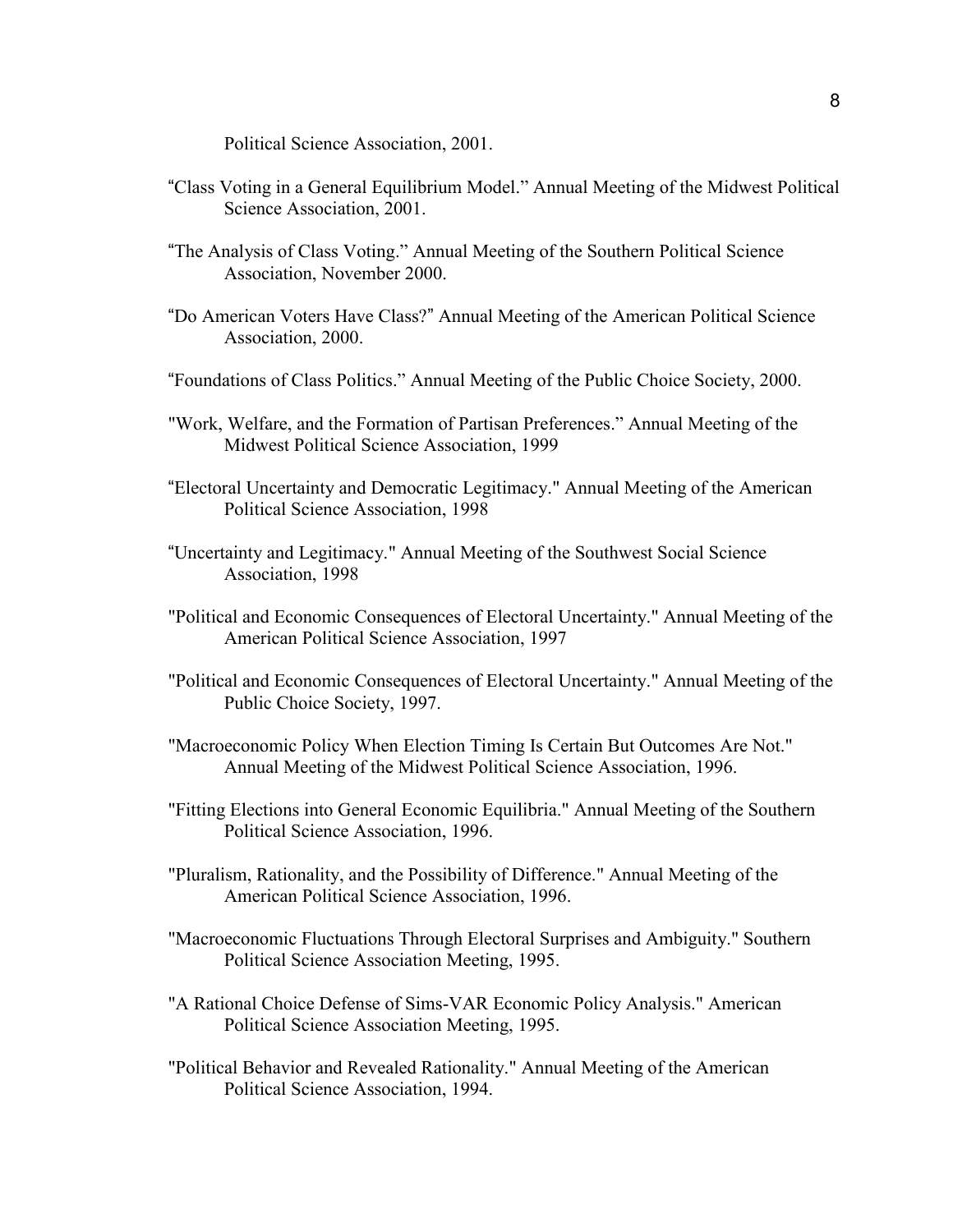- "The Concept of Rationality." XVI World Congress of the International Political Science Association, 1994.
- "Rationality in a Political Environment." Annual Meeting of the Southern Political Science Association, 1993.
- "In Defense of the Rationality Assumption." Annual Meeting of the American Political Science Association, 1993.
- "The Manipulation of Voter Preferences and Issue Spaces." Annual Meeting of the American Political Science Association, 1993.
- "Political Identity and Political Behavior." Annual Meeting of the American Political Science Association, 1992.
- "Ideology and Heresthetics." Annual Meeting of the Southern Political Science Association, 1992.
- "A Conceptual Analysis of Ideology." Annual Meeting of the International Political Science Association, 1991.
- "The Reproduction of an Electoral Institution Through Rational Role Expectations." Annual Meeting of the Public Choice Society, 1991
- "Rational Ideology." Annual Meeting of the Southern Political Science Association, 1990.
- "The Place of Ideology in Rational Choice." Annual Meeting of the American Political Science Association, 1990.
- "Rational Choice and Ideology." Annual Meeting of the Midwest Political Science Association, 1990.
- "An Evidential Decision Theory of Turnout." Annual Meeting of the Public Choice Society, 1990.
- "Missing the Archimedean Point: Conservative Liberalism Versus Liberalism." Annual Meeting of the Midwest Political Science Association, 1989.
- "Reconciling Rational Choice and Ideology," Annual Meeting of the Southern Political Science Association, 1987.
- "Justice Between Institutions." Annual Meeting of the Midwest Political Science Association, 1987.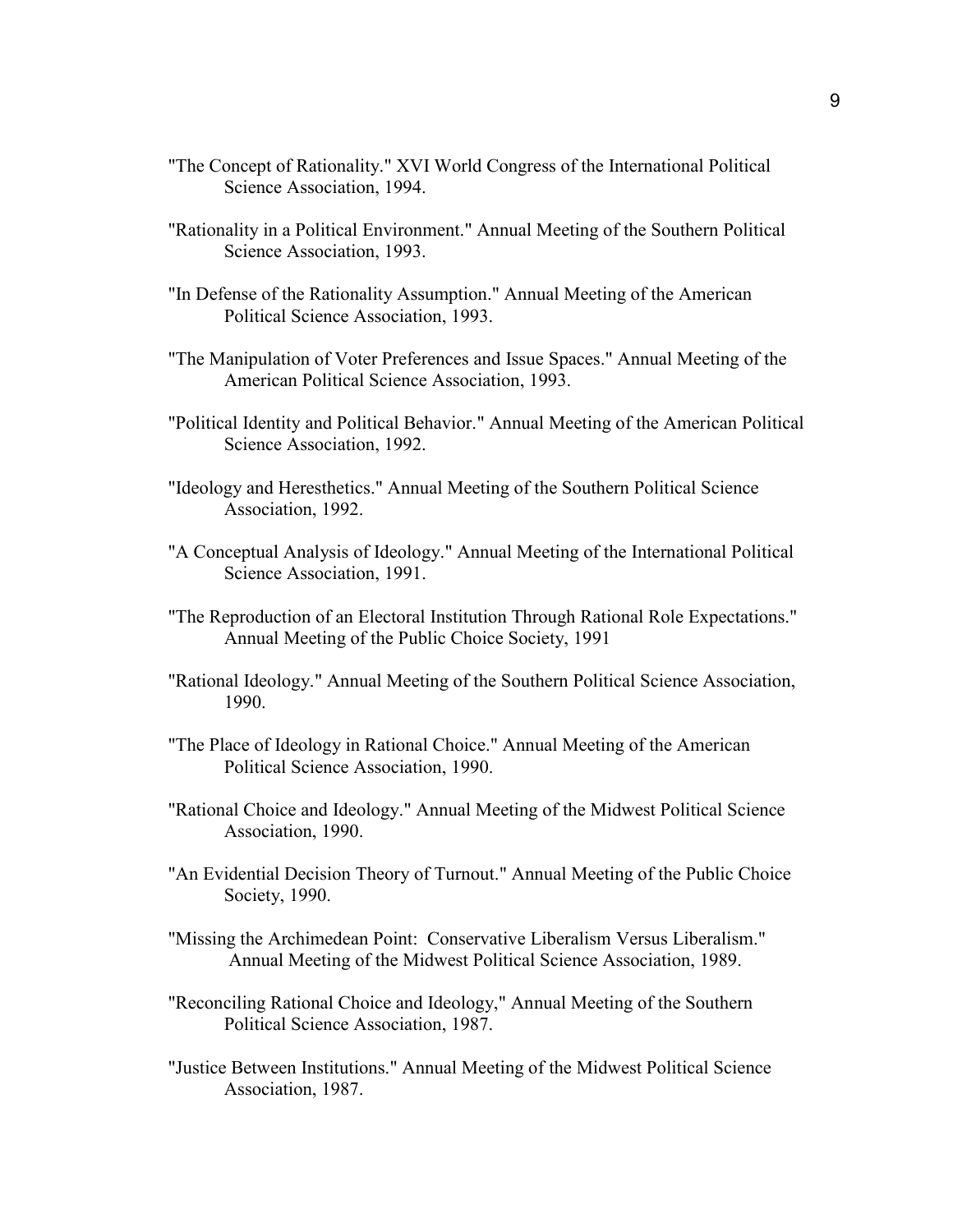- "The Nature of the Institutional Status Quo in Political Theory." Annual Meeting of the Southern Political Science Association, 1986.
- "The Three R's of Political Theory: Realism, Relativism, and Reconciliation." Annual Meeting of the Southern Political Science Association, 1985.
- "Institutional Necessities and Possibilities." Annual Meeting of the American Political Science Association, 1985.
- "The Politics of Description." Annual Meeting of the Southern Political Science Association, 1984.
- "A Foundation for Essentially Contested Political Concepts." Annual Meeting of the American Political Science Association," 1984.
- "Political Action and Political Freedom." Annual Meeting of the Southern Political Science Association, 1983.
- "The Institutional Basis of Normative Political Theory." Annual Meeting of the American Political Science Association, 1982.
- "Historical and Philosophical Materialism." Annual Meeting of the American Political Science Association, 1981.
- "The Prospects for a Materialist Theory of Society." Annual Meeting of the Midwest Political Science Association, 1981.
- "Does Structuralism Have Any Redeeming Social Scientific Value?" Annual Meeting of the Southwestern Political Science Association, 1981.
- "The Shape of Utility Functions in the Political Arena." Annual Meeting of the American Political Science Association, 1979.
- "Institutionalizing Consensus in the Social Sciences." Annual Meeting of the Southwestern Political Science Association, 1979.
- "Toward a Theory of Legitimacy." Annual Meeting of the American Political Science Association, 1978.
- "The Institutional Resolution of the Fact-Value Dilemma." Annual Meeting of the American Political Science Association, 1978.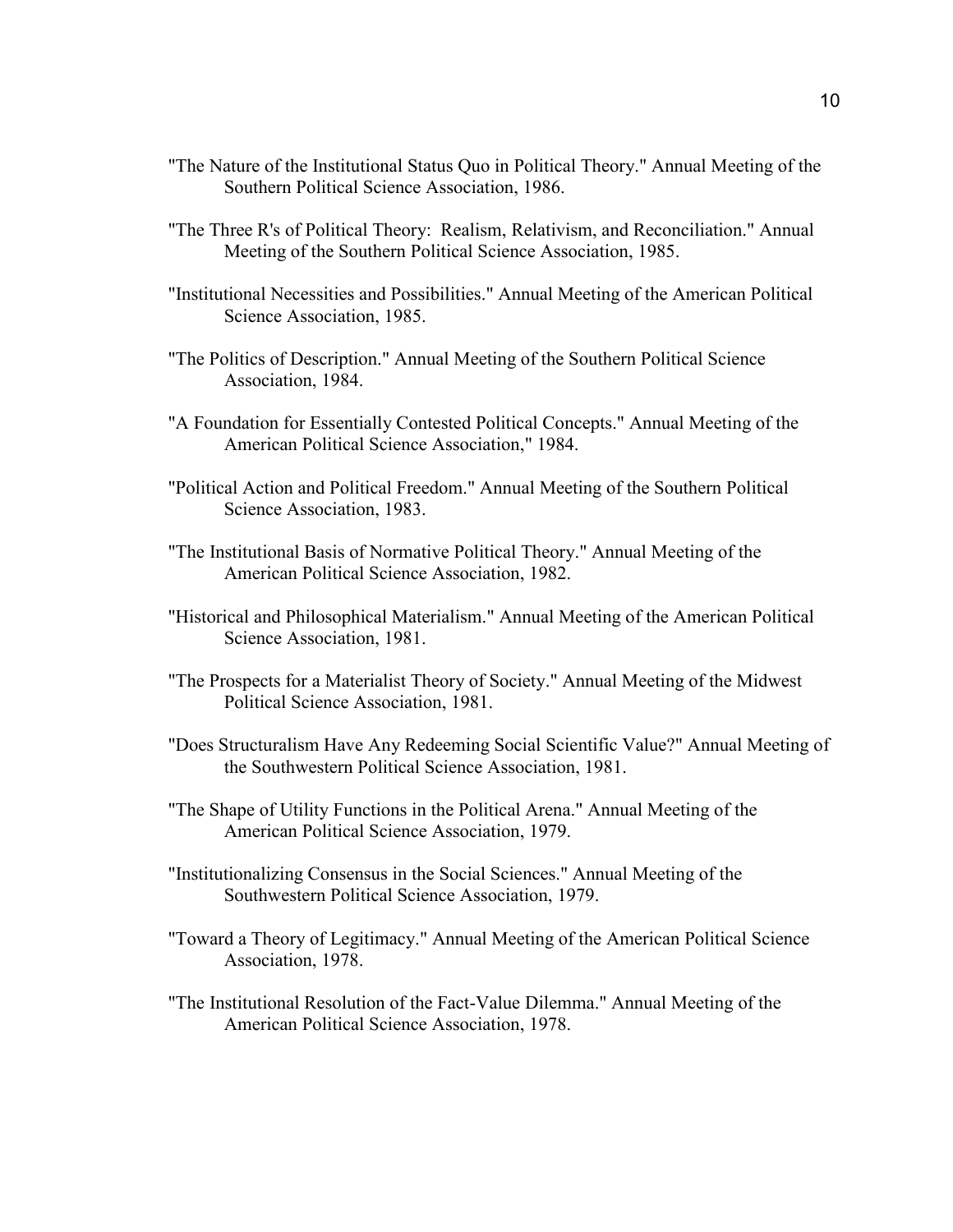#### **LECTURES AND INVITED TALKS**

"Political Extremism," invited talk at School of Government, Nanjing University, 2016.

- "Why Do Voters Become Extremists? Electoral Extremism from the Left and the Right," invited talk at the Universidad Francisco Marroquin, Guatemala City, Guatemala, 2015.
- "China U.S. Relations," invited talk at the Harbin Engineering University, 2015.
- "The Dynamics of U.S. China Relations." Invited talk at Shanghai International Studies University, 2015.
- "U.S. Administrative Reform," invited talk at the Chinese Academy of Governance, 2015.
- "China & the U.S: Differences, Similarities, and China-U.S. Relations," invited talk at China Foreign Affairs University, 2014.
- "U.S. Governance," Executive Management Group, NORINCO Corporation, at UGA 2013, 2014, and 2015.
- "Political Extremism." China Foreign Affairs University, 2013.
- "Natural Disasters and Human Risk: The Role of Government." Northwestern Polytechnical Institute, Xi'an, China, 2011.
- "Natural Disasters and Human Risk: The Role of Government." International Symposium on "5-12" Massive Wenchuan Earthquake Reconstruction and Catastrophic Disaster Control, Chengdu, China, 2010.
- "Problems for Aging Societies." Northwestern Polytechnical Institute, Xi'an, China, 2010.
- "Elections." Beijing Administrative College, 2010.
- "Markets and the World-Wide Economic Crisis." Northwestern Polytechnical University, Xi'an, China, 2009.
- "Conflict Between Altruistic Generations: Social Security and the Politics of Aging Societies." States and Markets Speaker Series, SUNY at Buffalo, 2009.

"China and the Politics of Aging Societies." Sichuan Administration Institute, 2006.

<sup>&</sup>quot;Issues of Economic Policy." Sichuan Administration Institute, 2006.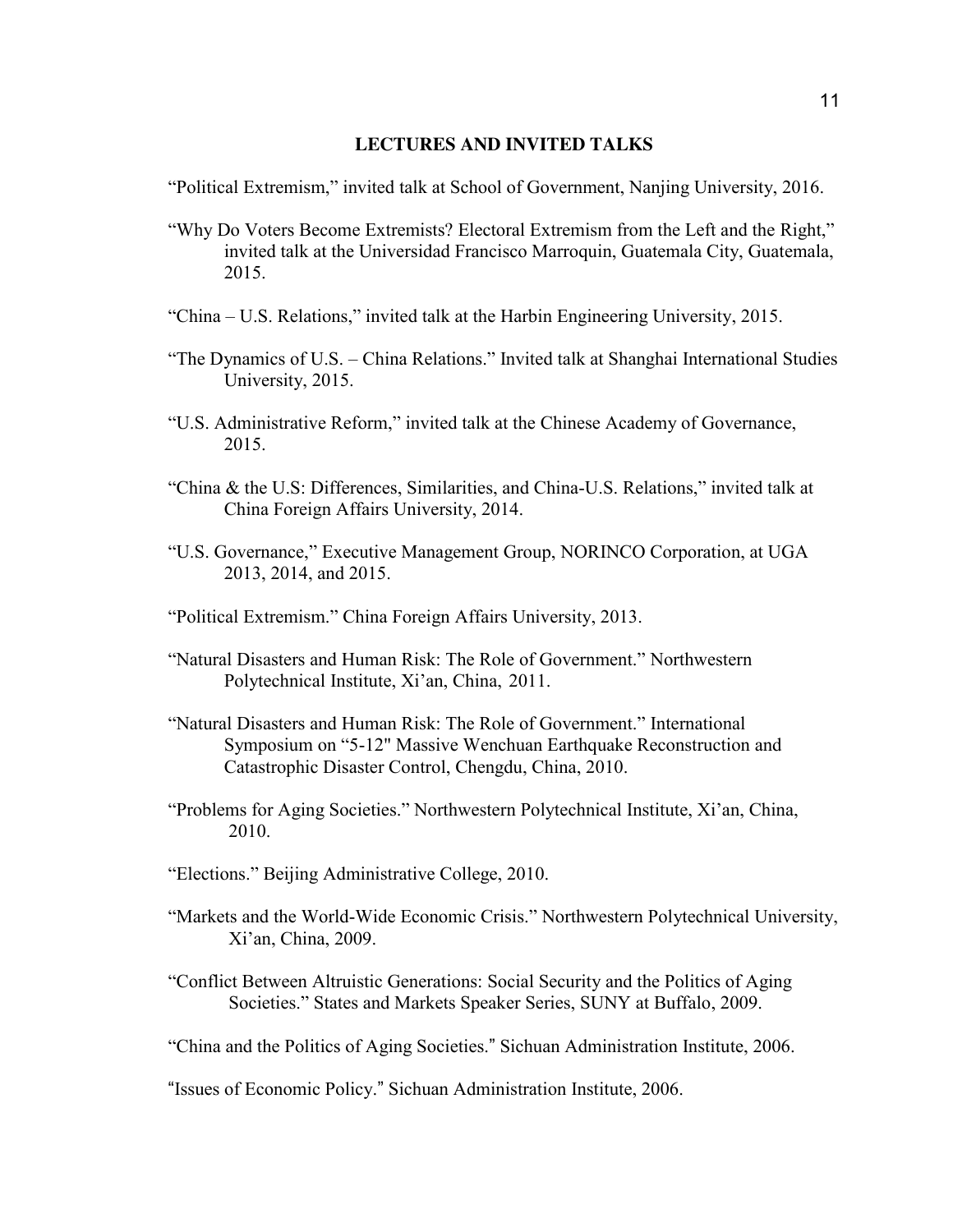"Liberal Liberalism and Conservative Liberalism." Beijing Administrative College, 2004.

"Liberalism and Conservatism." Fudan University, 2004.

"Game Theory in Political Science." Fudan University, 2004.

"The Impact of Democracy on Policy Outcomes." Fudan University, 2004.

"The Economics of Voting." Kyoto University, 2003.

"Ideology for the People." University of North Carolina at Chapel Hill, 1995.

- "In Defense of a Rationality Assumption." Vanderbilt University, 1993.
- "The Place of Politics in Collective Choice Theory: Liberals vs. Conservatives." UGA Humanities Center, 1987.
- "The Representation of Political Choice in Political Economy." Institute for Behavioral Research, University of Georgia, 1987.
- "Institutional Legitimacy." Institute for Behavioral Research, University of Georgia, 1980.

"Systems Analysis and Multi-Valued Logics," Systems Analysis Workshop, University of Chicago, 1976.

# **EDITORIAL BOARD SERVICE**

*Journal of Theoretical Politics* (1999 -)

*Journal of Politics* (1991-1997)

*Social Science Quarterly* (1987-1994)

# **OTHER PROFESSIONAL ACTIVITIES**

Chair, Panel on the Economy and the Electorate, Annual Meeting of the European Political Science Association, 2016.

Executive Council, Southern Political Science Association, 2010 - 2013

Chair, Panel on Regime Type and Economic Performance, Annual Meeting of the Midwest Political Science Association, 2012.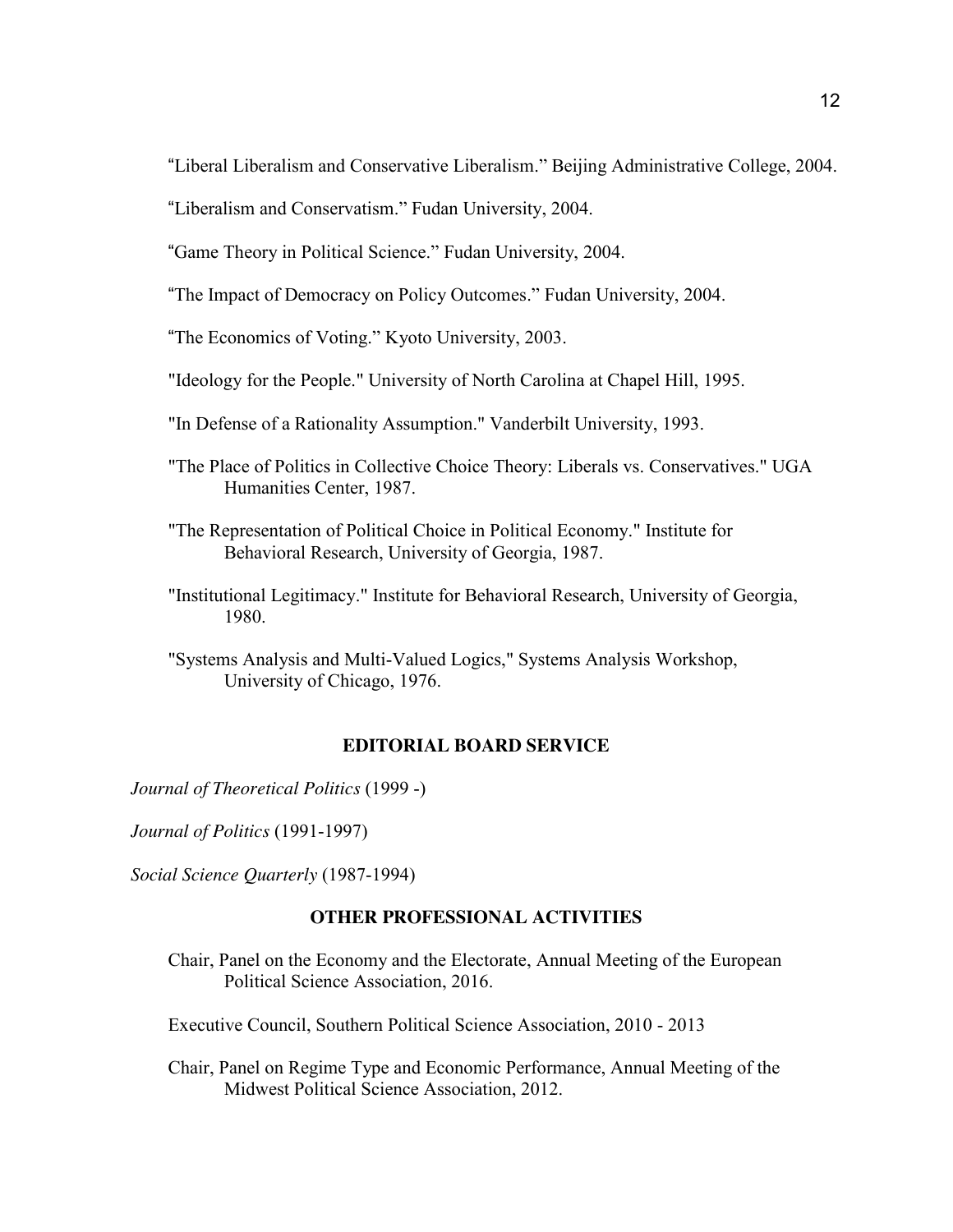- Discussant, Panel on Regime Type and Economic Performance, Annual Meeting of the Midwest Political Science Association, 2012.
- Chair, Panel on Economic Voting: The Impact of Recession Politics, Annual Meeting of the European Consortium for Political Research, 2011.
- Best Paper in Political Theory Award Committee, Midwest Political Science Association, 2010-11.
- Chair and Discussant, Panel on Electoral Competition and Candidate Behavior, Annual Meeting of the American Political Science Association, 2006.
- Chair, Panel on Voter Mobilization, Annual Meeting of the American Political Science Association, 2006.
- Chair, Panel on Elections and the Economy, Annual Meeting of the American Political Science Association, 2005.
- Discussant, Panel on Voting Behavior: Adaptive Behavior and Experiments, Annual Meeting of the American Political Science Association, 2005.
- Workshop on NSF's EITM Initiative, Annual Meeting of the Canadian Political Science Association, 2005.
- Chair, Panel on the Economics of Voting, Annual Meeting of the American Political Science Association, 2004.
- Discussant, Panel on Empirical Applications of Formal Theory, Annual Meeting of the Southern Political Science Association, 2004.
- Roundtable on the Fiftieth Anniversary of David Easton's The Political System. Annual Meeting of the Midwest Political Science Association, 2003.
- Chair, Panel on Federalism and Inter-Branch Bargaining, Annual Meeting of the American Political Science Association, 1999
- Chair, Panel on Uncertainty and Stability, Annual Meeting of the Public Choice Society, 1997
- Discussant, Panel on Institutional Analysis of Constitutional Choice, Annual Meeting of the Public Choice Society, 1997
- Chair, Panel on Empirical Tests of Formal Theories, Annual Meeting of the Southern Political Science Association, 1996.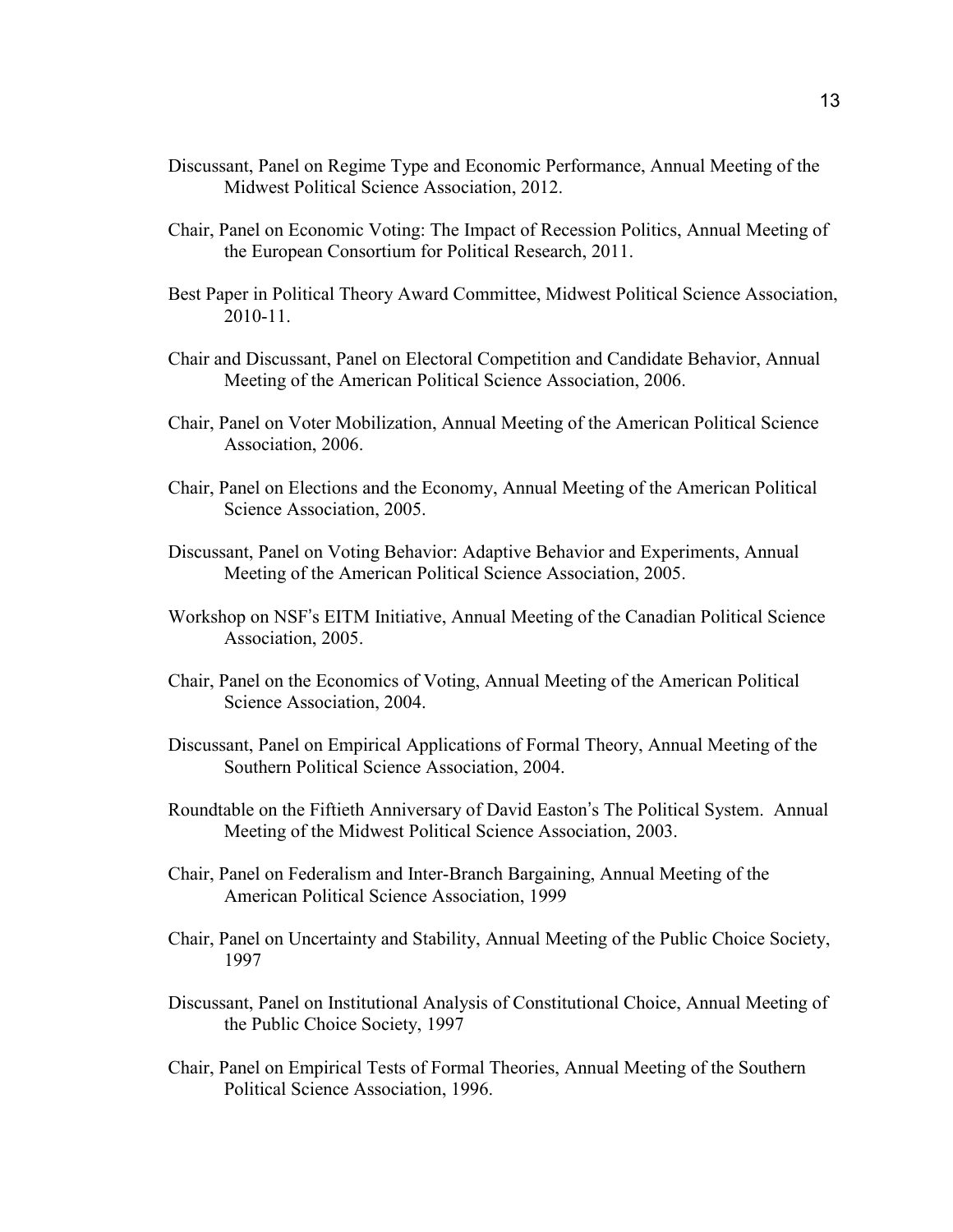- Chair, Panel on Competing Conceptions of Liberalism, Annual Meeting of the Southern Political Science Association, 1994.
- Chair, Panel on Competing Conceptions of Liberalism, Annual Meeting of the Southern Political Science Association, 1994.
- Participant, "Causality in Crisis?" Notre Dame University, 1993.
- Political Theory Section Program Chair, Annual Meeting of the Southern Political Science Association, 1991
- 1989 Pi Sigma Alpha Best Paper Award Committee, Southern Political Science Association
- Program Organizer, Foundations of Political Theory APA Organized Section, Annual Meeting of the American Political Science Association, 1990.
- Participant, Roundtable on Conceptual Analysis and the Critical Clarification of Theories, Annual Meeting of the American Political Science Association, 1990
- Member of the Executive Council, Foundations of Political Theory APA Organized Section, 1989-1990
- Discussant, panel on Can Rational Choice Theory Explain Political Reality? Annual Meeting of the Midwest Political Science Association, 1990.
- Discussant, panel on Normative and Empirical Foundations, Annual Meeting of the American Political Science Association, 1988.
- Co-organizer, Foundations of Political Theory Group Panels, Annual Meeting of the American Political Science Association, 1987.
- Chair, panel on Skepticism, Ideology, and Faith by Way of Marx, Annual Meeting of the Southern Political Science Association, 1987.
- Co-organizer, Foundations of Political Theory Group Panels, Annual Meeting of the American Political Science Association, 1986.
- Chair, Roundtable on Rationality and Political Theory, Annual Meeting of the American Political Science Association, 1986.
- Discussant, panel on Ethics and Political Justification, Annual Meeting of the American Political Science Association, 1984.